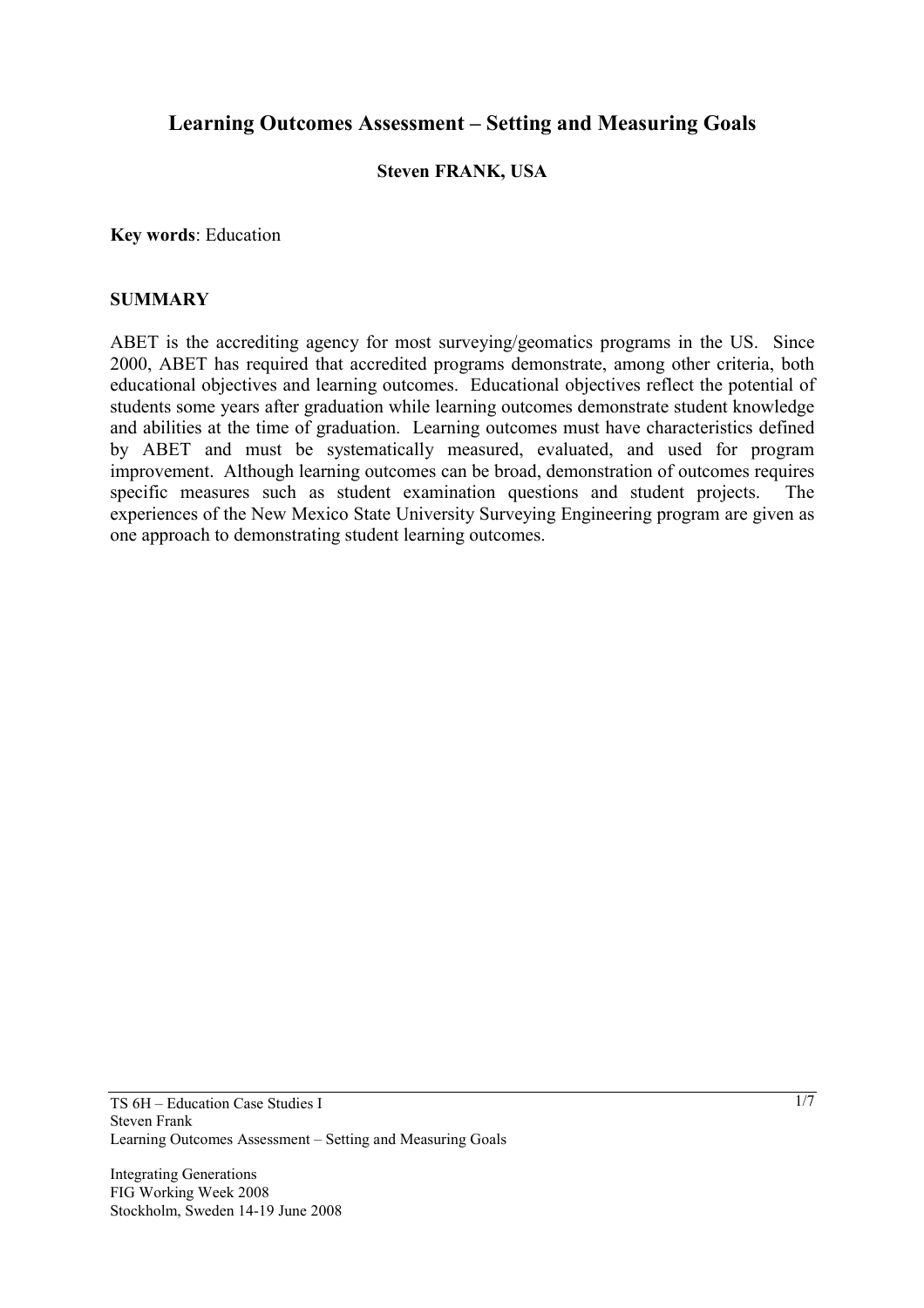# **Learning Outcomes Assessment – Setting and Measuring Goals**

## **Steven FRANK, USA**

## **1. INTRODUCTION**

ABET is the recognized accreditation agency for applied science, engineering, technology and computing programs in the United States. In 2000 ABET changed the way programs were accredited going from a prescriptive format where program curriculum was rigidly set to a more flexible system that allows programs to identify their goals and then prove that they are achieving those goals. While ABET does accredit graduate programs, the focus is on undergraduate college and university programs.

To achieve accreditation, each program must request an accreditation visit. Prior to the visit, the program must prepare a self-study document detailing the qualifications of the students, faculty, facilities and program goals. This document is read by the visiting program evaluators who base their observations on material covered within the self-study.

Two sets of goals are required under the ABET 2000 initiative. The first set, educational objectives, define the expected career of program graduates. An example of an educational objective for most surveying/geomatics programs in the US is professional licensure of graduates as surveyors. A program can set a goal of having a percentage of graduates become professionally licensed within 5 years of graduation but must then track those graduates and document the number of graduates who become licensed. Another example of an educational objective would be to have a percentage of students who will be accepted to a graduate program.

The second set of goals are learning outcomes. Learning outcomes differ from educational objectives in that learning outcomes must be demonstrated by the time a student graduates or shortly thereafter.

ABET requires that both sets of goals be constantly self-evaluated and the results of selfevaluation be used to constantly improve the program.

#### **2. LEARNING OUTCOMES**

ABET has defined the characteristics of learning outcomes (known as ABET a-k) as follows:

(a) an ability to apply knowledge of mathematics, science, and engineering

(b) an ability to design and conduct experiments, as well as to analyze and interpret data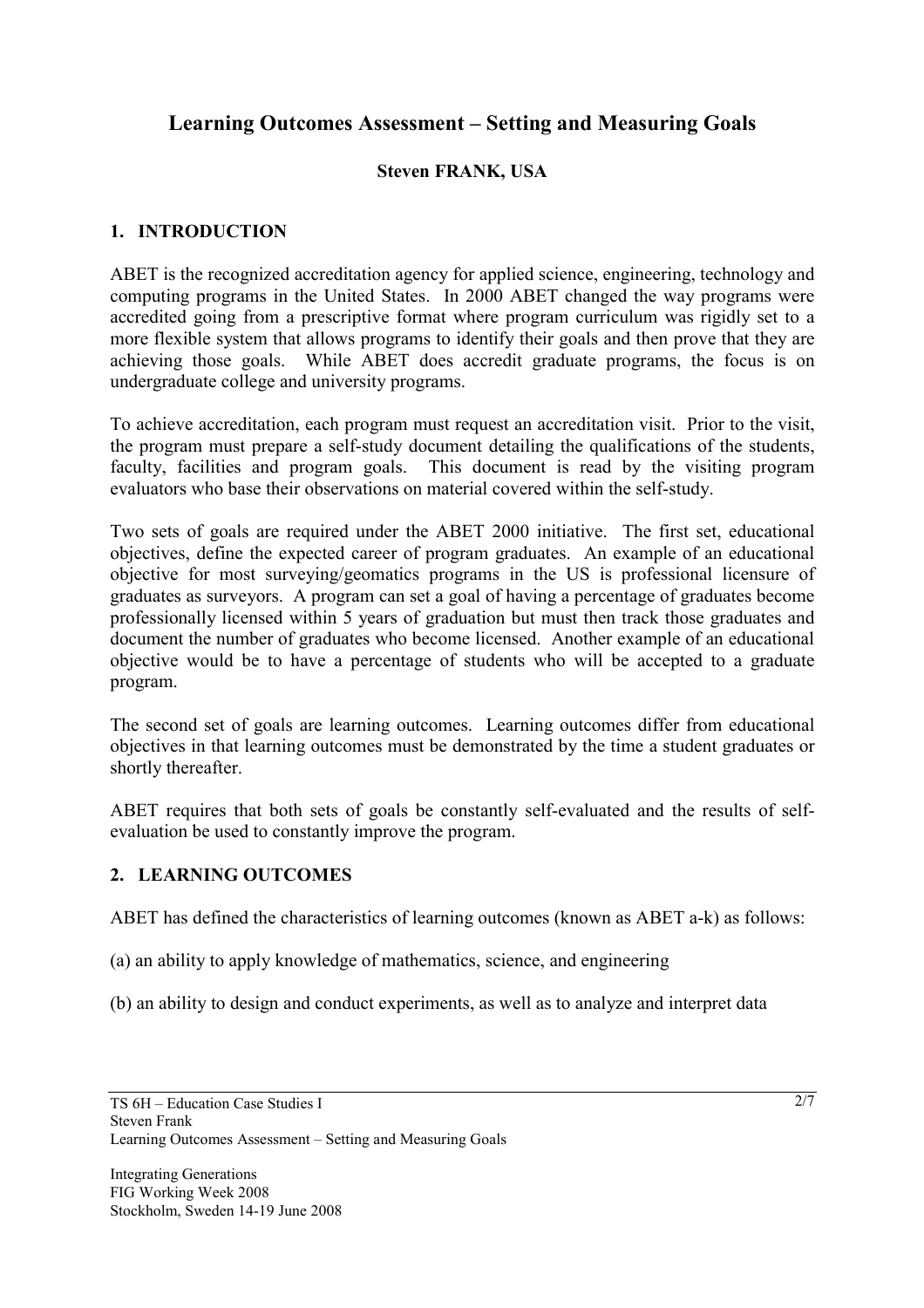(c) an ability to design a system, component, or process to meet desired needs within realistic constraints such as economic, environmental, social, political, ethical, health and safety, manufacturability, and sustainability

- (d) an ability to function on multi-disciplinary teams
- (e) an ability to identify, formulate, and solve engineering problems
- (f) an understanding of professional and ethical responsibility
- (g) an ability to communicate effectively

(h) the broad education necessary to understand the impact of engineering solutions in a global, economic, environmental, and societal context

(i) a recognition of the need for, and an ability to engage in life-long learning

(j) a knowledge of contemporary issues

(k) an ability to use the techniques, skills, and modern engineering tools necessary for engineering practice.

Some programs use the ABET definitions directly. ABET encourages programs to develop their own set of learning outcomes relate those outcomes to ABET a-k. The learning outcomes should directly relate to the educational objectives and both should conform to the college or university mission.

#### **3. OUTCOMES DEVELOPMENT**

New Mexico State University Surveying Engineering has 8 program learning outcomes. These were developed prior to ABET 2000 and have remained little changed since they were formulated. The learning outcomes are reviewed and endorsed on a regular basis (every 1 to 2 years) by an advisory committee consisting of professional surveyors who are graduates of our program or who hire graduates of our program. We are currently undergoing a long-term learning outcomes review that will probably see major changes made to the learning outcomes.

The NMSU Surveying Engineering learning outcomes states that graduates of the program will:

 acquire a sound and fundamental understanding of the scientific, mathematical, and engineering principles underlying technology;

 acquire a breadth and depth of education to understand the legal, political, and social context of surveying activities;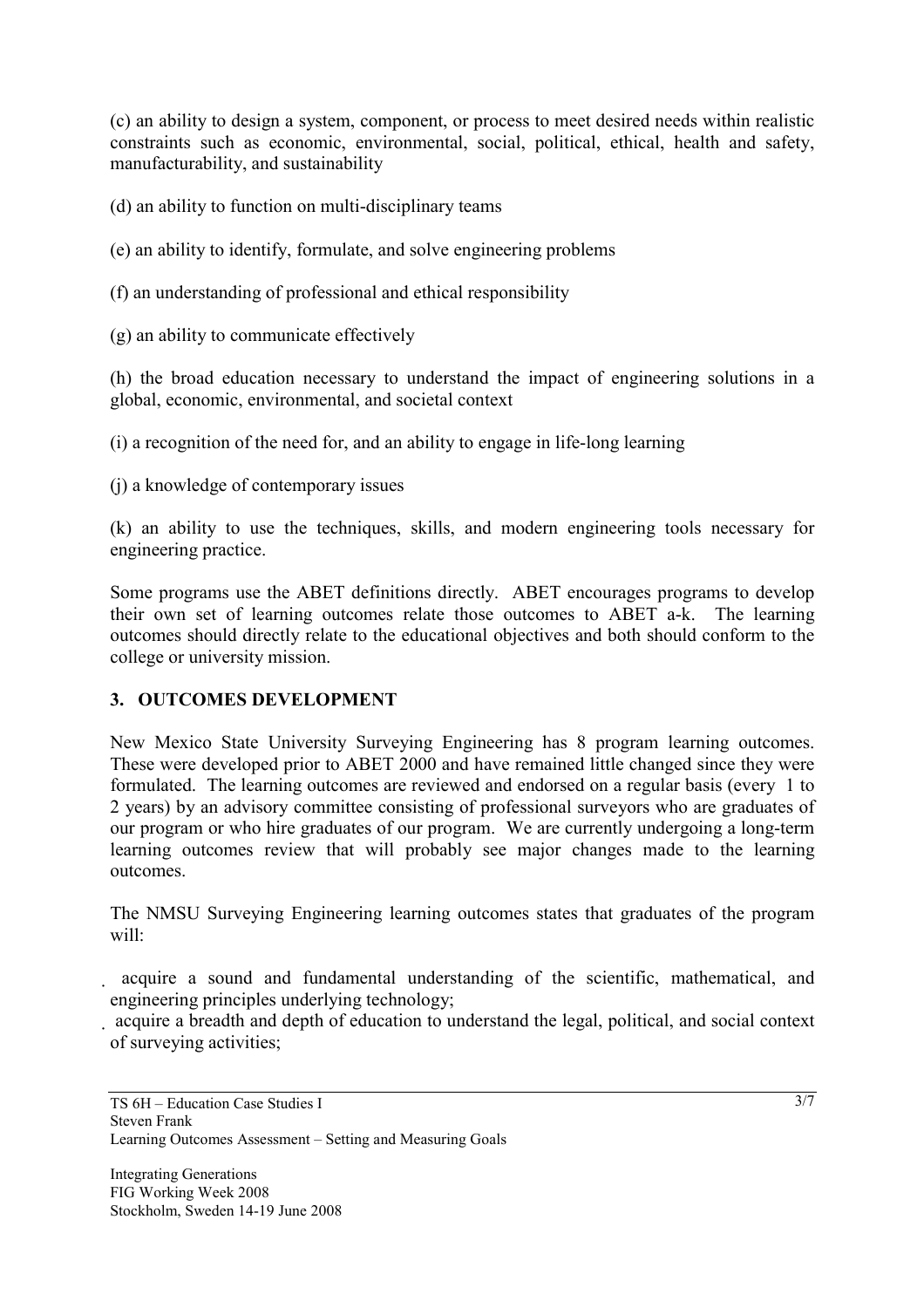develop the ability to appropriately collect, analyze, interpret, and apply survey and surveyrelated data;

develop the ability to recognize, analyze, and solve survey and survey-related problems;

acquire the verbal and written skills necessary to contribute productively to society;

acquire an understanding of responsibilities and ethics of surveying professionals;

develop the ability to work on multidisciplinary teams; and

recognize the need for and develop the ability to engage in life-long study and learning.

Many of the NMSU learning outcomes relate to more than one of the ABET a-k outcomes. Programs can have learning outcomes that exceed the ABET a-k, but must be able to demonstrate that their outcomes include ABET a-k outcomes.

As can be noted from reviewing the NMSU learning outcomes, the language is general. The problem then becomes formulating a set of metrics that can conclusively measure each outcome.

# **4. OUTCOME METRICS**

It is virtually impossible to measure every instance during a student's surveying education where he or she is achieving a given outcome, therefore selected instances of each outcome are selected and measured. ABET encourages the use of direct measurement of outcomes, for example by examination question or student project, as opposed to indirect measures such as student interviews or surveys.

For example, NMSU learning Outcome 3 states that graduates will "develop the ability to appropriately collect, analyze, interpret, and apply survey and survey-related data." Three direct measures were formulated to evaluate the outcome:

Measure 1: 80% of SUR 222 (Plane Surveying) students will receive a grade of "B" or better on their contour map project.

Measure 2: 80% of SUR 451 (Advanced Survey Measurements, Analysis and Adjustment) students will receive a grade of "B" or better on their network analysis project.

Measure 3: 80% of SUR 292 (Public Lands Survey System) students will receive a grade of "B" or better on their subdivision of section project.

In each of the three measures, student projects were collected and graded. While grading is primarily on the technical competency of the project, issues such as presentation, legibility and timeliness also enter into student grading.

For NMSU Survey Engineering Outcome 4, the ability to recognize, analyze, and solve survey problems, is comparable to ABET outcomes c and e. The measures are:

Measure 1: 80% of SUR 292 (Public Lands Survey System) students will correctly answer a question about obliterated survey corners on the midterm exam.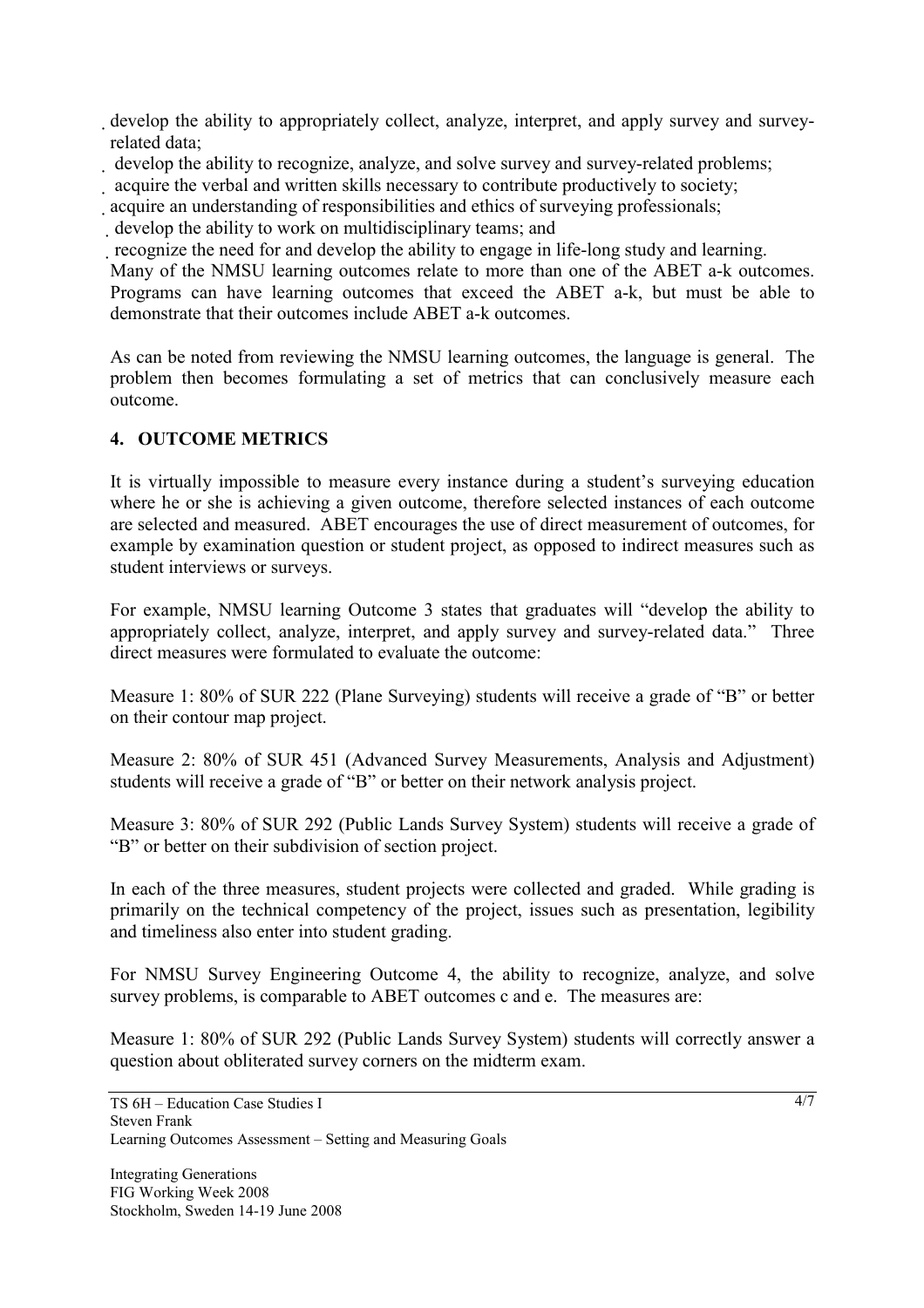Measure 2: 80% of SUR 452 (Land Development Design) students will received a grade of 80% or better on their final subdivision project.

Measure 3: 80% of SUR 461 (Satellite Geodesy) students will correctly differentiate between code and carrier phase GPS on a question on their final exam.

In this case, two of the measures are specific examination questions that must be compiled separately by the instructor to measure the outcome.

Not all outcomes are so easily measureable. NMSU Outcome 8, life-long study and learning, relates to ABET outcomes l and j. No classroom project or examination seemed sufficient to measure this outcome. Instead, two more indirect measures are being used:

Measure 1: 50% or more of all Surveying Engineering graduating seniors will have attended at least one state or national surveying conference.

Measure 2: 50% or more of all Surveying Engineering graduating seniors will have belonged to at least one state or national surveying association.

In these measures, we keep track of students who have attended conferences (conference attendance is normally through the NMSU Survey Student Chapter and not difficult to track) and through records from the New Mexico Professional Surveyors association and the American Congress on Surveying and Mapping. Both of these organizations are great in providing us with needed data.

#### **5. EVALUATING OUTCOME METRICS**

When outcomes measures are achieved, there is no stress to take immediate action to improve results. The measures should still be evaluated to make sure that they are objective and valid. If the measure is consistently being achieved, additional measures should be included to validate achievement of the outcome.

However, when the measures are not achieved, consensus on action to improve the measures must be taken. By using the learning outcomes assessment method, programs should theoretically continue to improve. If a measure is consistently met, the measure should still be examined periodically to determine whether it is still relevant and whether the goal is too lenient. Use of the outcomes measure to formulate a plan of action is also known as "closing the loop" (see diagram 1).

The best measures are those where student project and exam grading are reviewed by those outside program faculty.

Each NMSU Surveying Engineering learning outcome measure is assigned to a specific faculty member, usually the instructor of the course where the measure is being implemented.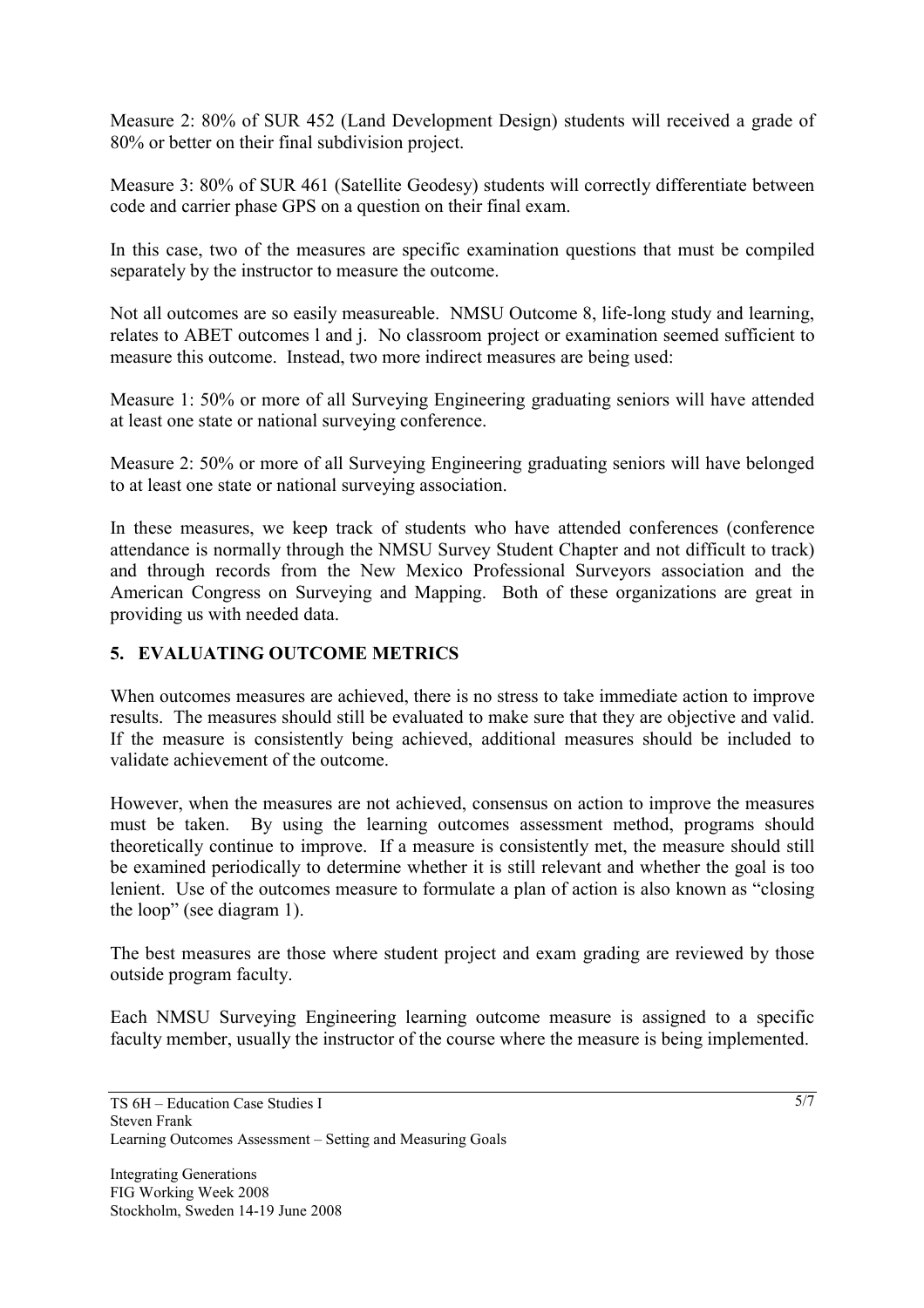

Diagram 1 – Continuous Improvement Loop

#### **6. OBSERVATIONS AND CONCLUSIONS**

Learning outcomes are not new to the NMSU Surveying Engineering program. Much of the measures were being done on an informal, undocumented basis prior to ABET 2000. The challenge has been to set up a system to formally measure, evaluate and document the process. Setting up the formal process has gained some insights.

Not all the learning outcomes relate to survey technical issues. Therefore, courses outside of surveying, such as English and speech classes, are taught in other departments. The Surveying Engineering program must make sure that written projects and oral presentations are required in Surveying Engineering courses to provide the measures.

The measures most consistently met are those implemented in upper level surveying courses. This appears to be the case because students who will fail or drop out of the program are normally gone by the time these courses would come up in their schedule. I would conjecture that eventually all of the measures will relate to upper level students.